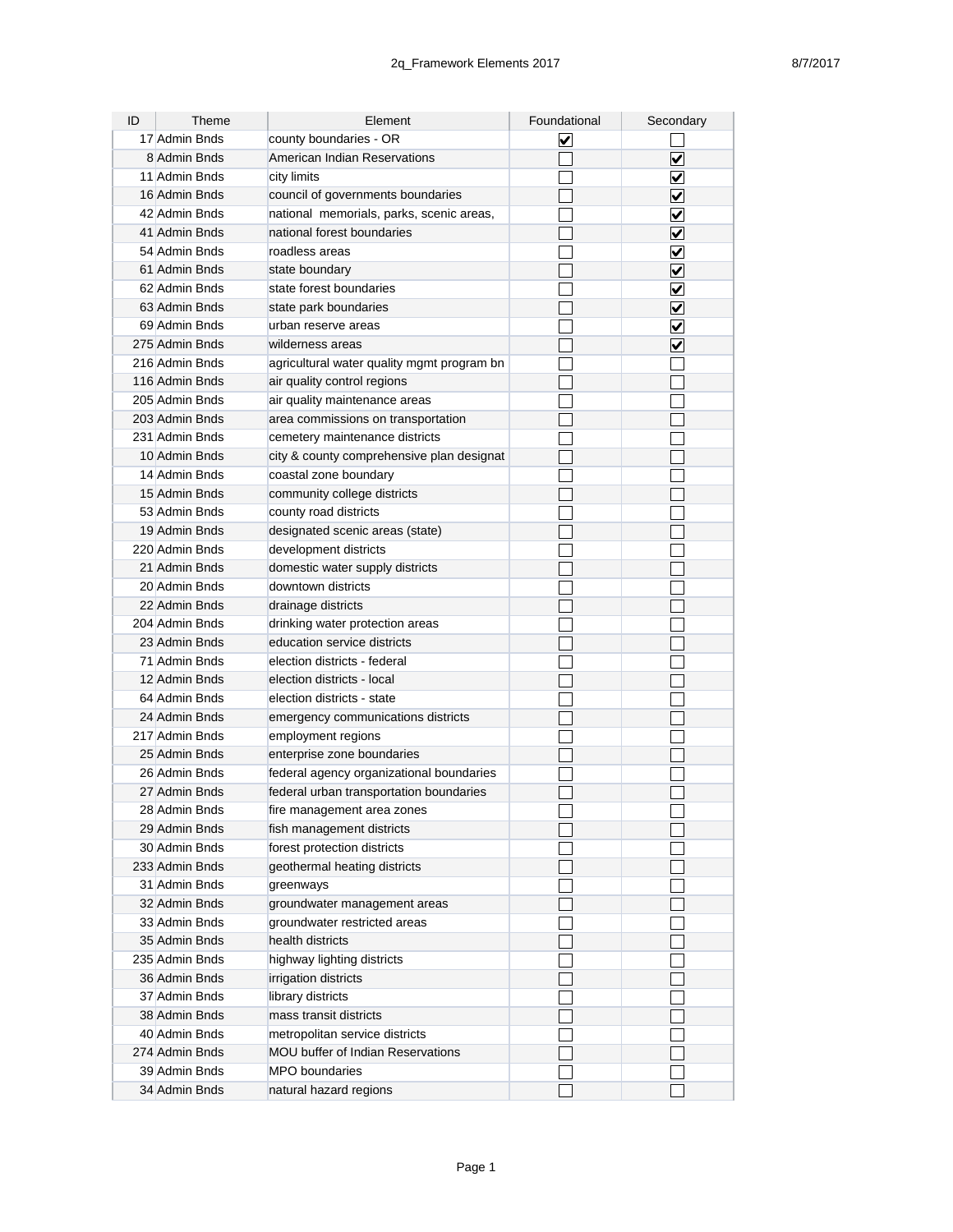| ID | Theme                            | Element                                                          | Foundational | Secondary            |
|----|----------------------------------|------------------------------------------------------------------|--------------|----------------------|
|    | 43 Admin Bnds                    | neighborhood associations                                        |              |                      |
|    | 44 Admin Bnds                    | non-attainment areas (air quality)                               |              |                      |
|    | 45 Admin Bnds                    | oil spill geographic response areas                              |              |                      |
|    | 270 Admin Bnds                   | open burning control areas                                       |              |                      |
|    | 47 Admin Bnds                    | oxygenated gasoline control areas                                |              |                      |
|    | 48 Admin Bnds                    | park and recreation districts                                    |              |                      |
|    | 49 Admin Bnds                    | peoples utility districts                                        |              |                      |
|    | 70 Admin Bnds                    | places                                                           |              |                      |
|    | 51 Admin Bnds                    | port districts                                                   |              |                      |
|    | 236 Admin Bnds                   | port hospital districts                                          |              |                      |
|    | 206 Admin Bnds                   | prevention of significant deterioration class                    |              |                      |
|    | 52 Admin Bnds                    | regulated use zones                                              |              |                      |
|    | 234 Admin Bnds                   | road assessment districts                                        |              |                      |
|    | 55 Admin Bnds                    | rural fire protection districts                                  |              |                      |
|    | 218 Admin Bnds                   | salmon trout enhancement program distric                         |              |                      |
|    | 56 Admin Bnds                    | sanitary districts                                               |              |                      |
|    | 57 Admin Bnds                    | school districts                                                 |              |                      |
|    | 58 Admin Bnds                    | service districts                                                |              |                      |
|    | 229 Admin Bnds                   | shellfish management program areas                               |              |                      |
|    | 59 Admin Bnds                    | soil & water conservation districts                              |              |                      |
|    | 241 Admin Bnds                   | soil water conservation district zones                           |              |                      |
|    | 46 Admin Bnds                    |                                                                  |              |                      |
|    | 238 Admin Bnds                   | special open burning control areas<br>special road districts     |              |                      |
|    | 60 Admin Bnds                    |                                                                  |              |                      |
|    |                                  | state agency administrative subdivisions<br>translator districts |              |                      |
|    | 232 Admin Bnds<br>202 Admin Bnds |                                                                  |              |                      |
|    | 67 Admin Bnds                    | transportation districts<br><b>Urban Growth Boundaries</b>       |              |                      |
|    |                                  | urban renewal districts                                          |              |                      |
|    | 68 Admin Bnds                    |                                                                  |              |                      |
|    | 72 Admin Bnds                    | vector control districts                                         |              |                      |
|    | 73 Admin Bnds                    | vegetation line (coastal)                                        |              |                      |
|    | 13 Admin Bnds                    | vehicle inspection areas                                         |              |                      |
|    | 223 Admin Bnds                   | voting precincts                                                 |              |                      |
|    | 74 Admin Bnds                    | wastesheds                                                       |              |                      |
|    | 75 Admin Bnds                    | water control districts                                          |              |                      |
|    | 76 Admin Bnds                    | water improvement districts                                      |              |                      |
|    | 77 Admin Bnds                    | watershed council boundaries                                     |              |                      |
|    | 237 Admin Bnds                   | weather modification districts                                   |              |                      |
|    | 78 Admin Bnds                    | wildlife management units                                        |              |                      |
|    | 101 Admin Bnds                   | zoning (all lands)                                               |              |                      |
|    | 145 Bioscience                   | anadromous fish habitat distributions                            |              | $\blacktriangledown$ |
|    | 151 Bioscience                   | hatchery release locations                                       |              | V                    |
|    | 148 Bioscience                   | riparian areas                                                   |              | V                    |
|    | 242 Bioscience                   | wetlands, LWI                                                    |              | V                    |
|    | 147 Bioscience                   | wetlands, NWI                                                    |              | V                    |
|    | 140 Bioscience                   | anadromous fish abundance                                        |              |                      |
|    | 139 Bioscience                   | aquatic habitat                                                  |              |                      |
|    | 138 Bioscience                   | aquatic species & ranges                                         |              |                      |
|    | 281 Bioscience                   | Coastal and Marine Ecological Classifcatio                       |              |                      |
|    | 146 Bioscience                   | existing vegetation                                              |              |                      |
|    | 273 Bioscience                   | fish passage barriers                                            |              |                      |
|    | 150 Bioscience                   | fish stock status                                                |              |                      |
|    | 155 Bioscience                   | historic vegetation                                              |              |                      |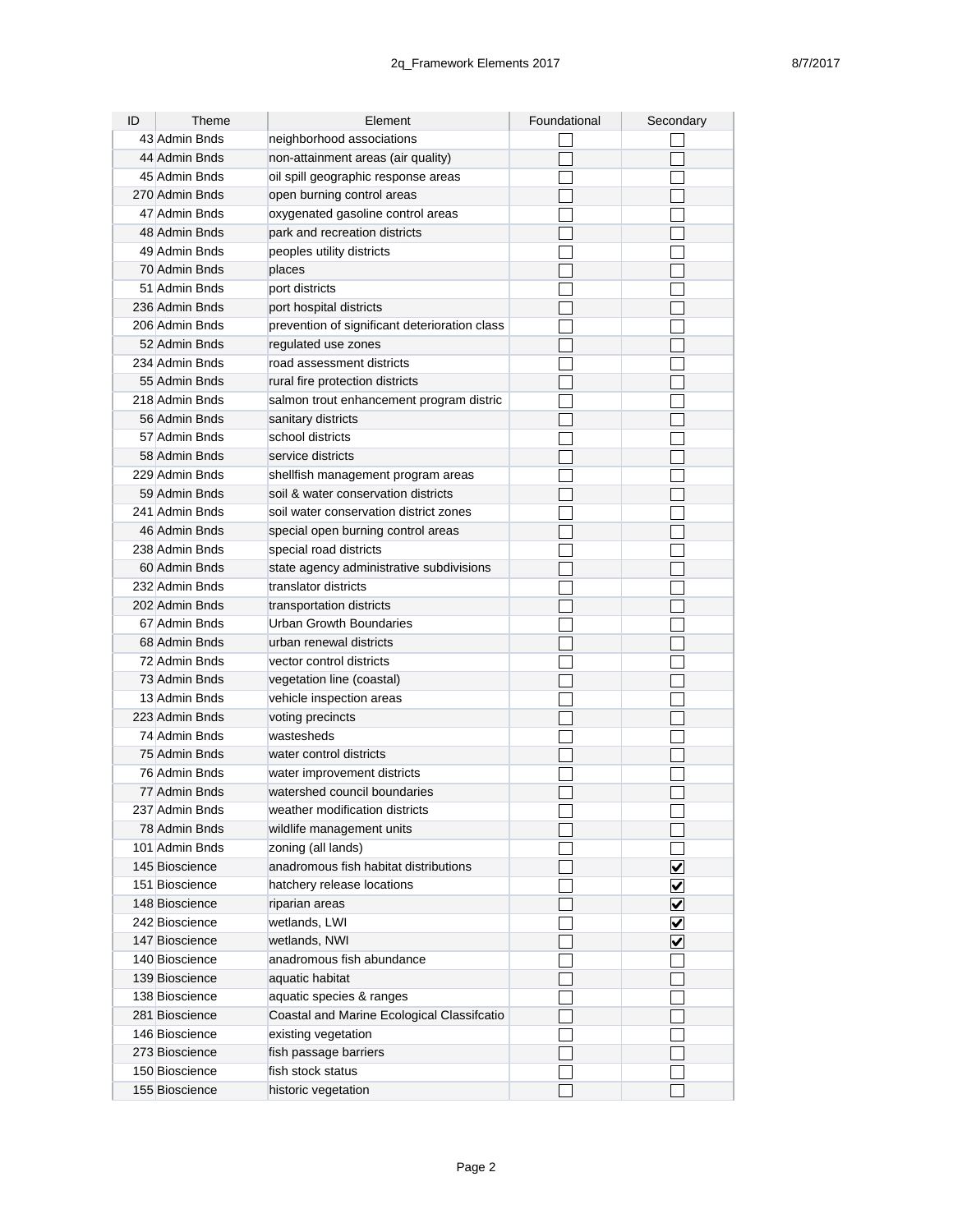| ID | Theme                            | Element                                     | Foundational | Secondary            |
|----|----------------------------------|---------------------------------------------|--------------|----------------------|
|    | 152 Bioscience                   | marine species habitat distributions        |              |                      |
|    | 153 Bioscience                   | potential vegetation                        |              |                      |
|    | 154 Bioscience                   | seed zones                                  |              |                      |
|    | 156 Bioscience                   | terrestrial species/distribution            |              |                      |
|    | 149 Bioscience                   | wildlife habitat distribution               |              |                      |
|    | 188 Cadastral                    | <b>Donation Land Claims</b>                 | V            |                      |
|    | 7 Cadastral                      | GCDB                                        | V            |                      |
|    | 2 Cadastral                      | PLSS                                        | ✔            |                      |
|    | 5 Cadastral                      | public lands ownership                      | ✔            |                      |
|    | 6 Cadastral                      | state-owned lands                           | ✔            |                      |
|    | 3 Cadastral                      | tax lots                                    | V            |                      |
|    | 276 Cadastral                    | <b>Tribal Trust Lands</b>                   | ⊻            |                      |
|    | 213 Cadastral                    | assessor's map boundaries                   |              | V                    |
|    | 221 Cadastral                    | subdivision plat maps                       |              | V                    |
|    | 4 Cadastral                      | real property table                         |              |                      |
|    | 65 Cadastral                     | tax codes                                   |              |                      |
|    | 187 Climate                      | cloud cover - monthly average               |              |                      |
|    | 210 Climate                      | commercial datasets                         |              |                      |
|    | 211 Climate                      | fog occurrence in western Oregon            |              |                      |
|    | 208 Climate                      |                                             |              |                      |
|    | 173 Climate                      | length of growing season                    |              |                      |
|    | 174 Climate                      | precipitation - 100-year                    |              |                      |
|    | 176 Climate                      | precipitation - 24-hour intensity           |              |                      |
|    |                                  | precipitation - historic daily              |              |                      |
|    | 212 Climate                      | precipitation - historic monthly            |              |                      |
|    | 175 Climate                      | precipitation - mean monthly & annual       |              |                      |
|    | 180 Climate                      | snow water equivalent                       |              |                      |
|    | 179 Climate                      | snowfall - monthly & annual                 |              |                      |
|    | 183 Climate                      | soil freeze depth                           |              |                      |
|    | 182 Climate                      | soil temperature                            |              |                      |
|    | 186 Climate                      | solar radiation - monthly average           |              |                      |
|    | 209 Climate                      | temperature - annual minimum                |              |                      |
|    | 181 Climate                      | temperature - historic daily                |              |                      |
|    | 228 Climate                      | temperature - historic monthly max & min    |              |                      |
|    | 178 Climate                      | temperature - median first/last 28 deg F da |              |                      |
|    | 177 Climate                      | temperature - monthly mean min & max        |              |                      |
|    | 184 Climate                      | temperature ranges                          |              |                      |
|    | 185 Climate                      | wind flow - monthly                         |              |                      |
|    | 279 Coastal and Marine shoreline |                                             |              | V                    |
|    | 280 Coastal and Marine shorezone |                                             |              |                      |
|    | 122 Elevation                    | bathymetry                                  | V            |                      |
|    | 118 Elevation                    | digital elevation models                    | V            |                      |
|    | 121 Elevation                    | aspect                                      |              | ✔                    |
|    | 240 Elevation                    | elevation bands                             |              | ✔                    |
|    | 119 Elevation                    | elevation contours                          |              | $\blacktriangledown$ |
|    | 120 Elevation                    | slope                                       |              | ✔                    |
|    | 1 Geodetic Control               | geodetic control points                     | V            |                      |
|    | 225 Geodetic Control             | other survey control                        |              | V                    |
|    | 142 Geoscience                   | soils                                       | V            |                      |
|    | 141 Geoscience                   | geology                                     |              |                      |
|    | 143 Geoscience                   | geomorphology                               |              | V                    |
|    | 144 Geoscience                   | physiographic provinces                     |              |                      |
|    | 253 Hazards                      | <b>Channel Migration Zone</b>               |              | V                    |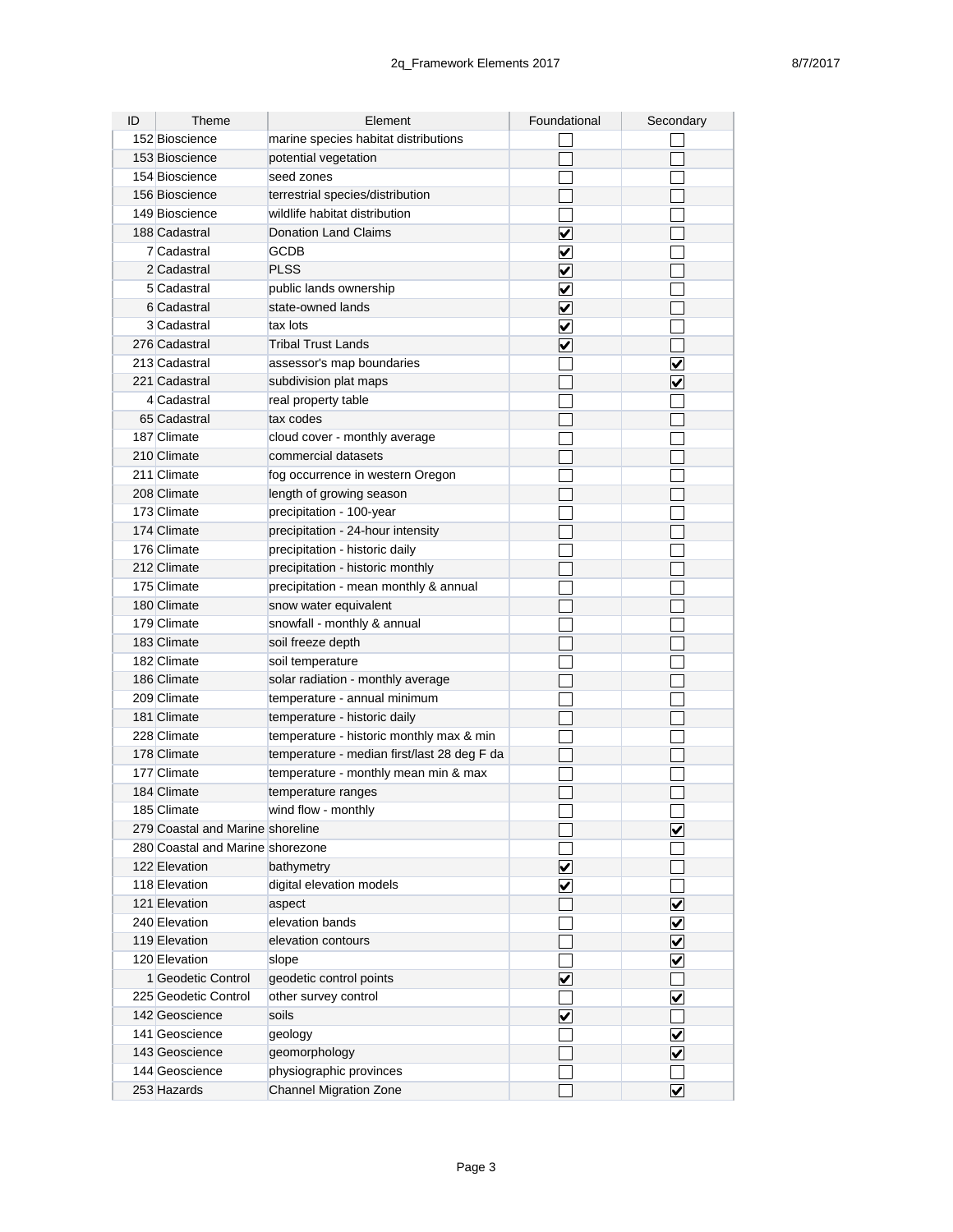| ID | Theme            | Element                                 | Foundational            | Secondary            |
|----|------------------|-----------------------------------------|-------------------------|----------------------|
|    | 254 Hazards      | Naturally Occurring Hazardous Materials |                         | ⊻                    |
|    | 168 Hazards      | wildland/urban interface boundary       |                         | V                    |
|    | 255 Hazards      | <b>Abandoned Mine Locations</b>         |                         |                      |
|    | 160 Hazards      | avalanche zone                          |                         |                      |
|    | 161 Hazards      | coastal erosion areas                   |                         |                      |
|    | 162 Hazards      | debris flow hazard zone                 |                         |                      |
|    | 163 Hazards      | drought areas                           |                         |                      |
|    | 100 Hazards      | dust storm occurrence                   |                         |                      |
|    | 164 Hazards      | earthquake hazard                       |                         |                      |
|    | 165 Hazards      | flood zones                             |                         |                      |
|    | 271 Hazards      | inundation areas                        |                         |                      |
|    | 166 Hazards      | landslide zones                         |                         |                      |
|    | 272 Hazards      | Letters of Map Change (LOMC)            |                         |                      |
|    | 167 Hazards      | tsunami inundation zone                 |                         |                      |
|    | 169 Hazards      | volcano hazard                          |                         |                      |
|    | 170 Hazards      | windstorm hazard                        |                         |                      |
|    | 171 Hazards      | winter storm hazard                     |                         |                      |
|    | 124 Hydrography  | water bodies                            | $\overline{\mathbf{v}}$ |                      |
|    | 123 Hydrography  | watercourses                            | V                       |                      |
|    | 127 Hydrography  | hydrologic units (1st-6th fields)       |                         |                      |
|    | 125 Hydrography  | water body shorelines                   |                         | V                    |
|    | 126 Hydrography  |                                         |                         | V                    |
|    |                  | water points                            |                         | V                    |
|    | 278 Hydrography  | stream gages                            |                         |                      |
|    | 277 Hydrography  | water wells                             |                         |                      |
|    | 114 Imagery      | 5-meter DOQs                            | <u>V</u>                |                      |
|    | 115 Imagery      | 1-meter DOQs                            |                         |                      |
|    | 117 Imagery      | 30-meter DOQs                           |                         |                      |
|    | 82 LULC          | archaeological sites                    |                         | V                    |
|    | 84 LULC          | cemeteries                              |                         | V                    |
|    | 86 LULC          | historic sites                          |                         | V                    |
|    | 230 LULC         | public land management / stewardship    |                         | V                    |
|    | 87 LULC          | recreation sites                        |                         | V                    |
|    | 189 LULC         | ecoregions                              |                         |                      |
|    | 158 LULC         | land use                                |                         |                      |
|    | 157 LULC         | land use land cover - general           |                         |                      |
|    | 252 LULC         | Oregon ecoregions                       |                         |                      |
|    | 159 LULC         | zoning (nonUGB lands)                   |                         |                      |
|    | 80 Preparedness  | address points                          |                         | $\blacktriangledown$ |
|    | 243 Preparedness | correctional facilities                 |                         | ⊻                    |
|    | 91 Preparedness  | dam facilities                          |                         | ⊻                    |
|    | 222 Preparedness | emergency facilities                    |                         | ⊻                    |
|    | 197 Preparedness | emergency reference data stations       |                         | ⊻                    |
|    | 198 Preparedness | evacuation routes                       |                         | ⊻                    |
|    | 172 Preparedness | hazardous materials sites               |                         | ⊻                    |
|    | 89 Preparedness  | health care facilities                  |                         | V                    |
|    | 108 Preparedness | military facilities                     |                         | ⊻                    |
|    | 88 Preparedness  | port facilities (air, sea, river)       |                         | V                    |
|    | 81 Preparedness  | public bldg footprints                  |                         | $\blacktriangledown$ |
|    | 226 Preparedness | public safety station locations         |                         | V                    |
|    | 200 Preparedness | rail facilities                         |                         | ⊻                    |
|    | 207 Preparedness | schools                                 |                         | V                    |
|    | 90 Preparedness  | stadiums                                |                         | $\blacktriangledown$ |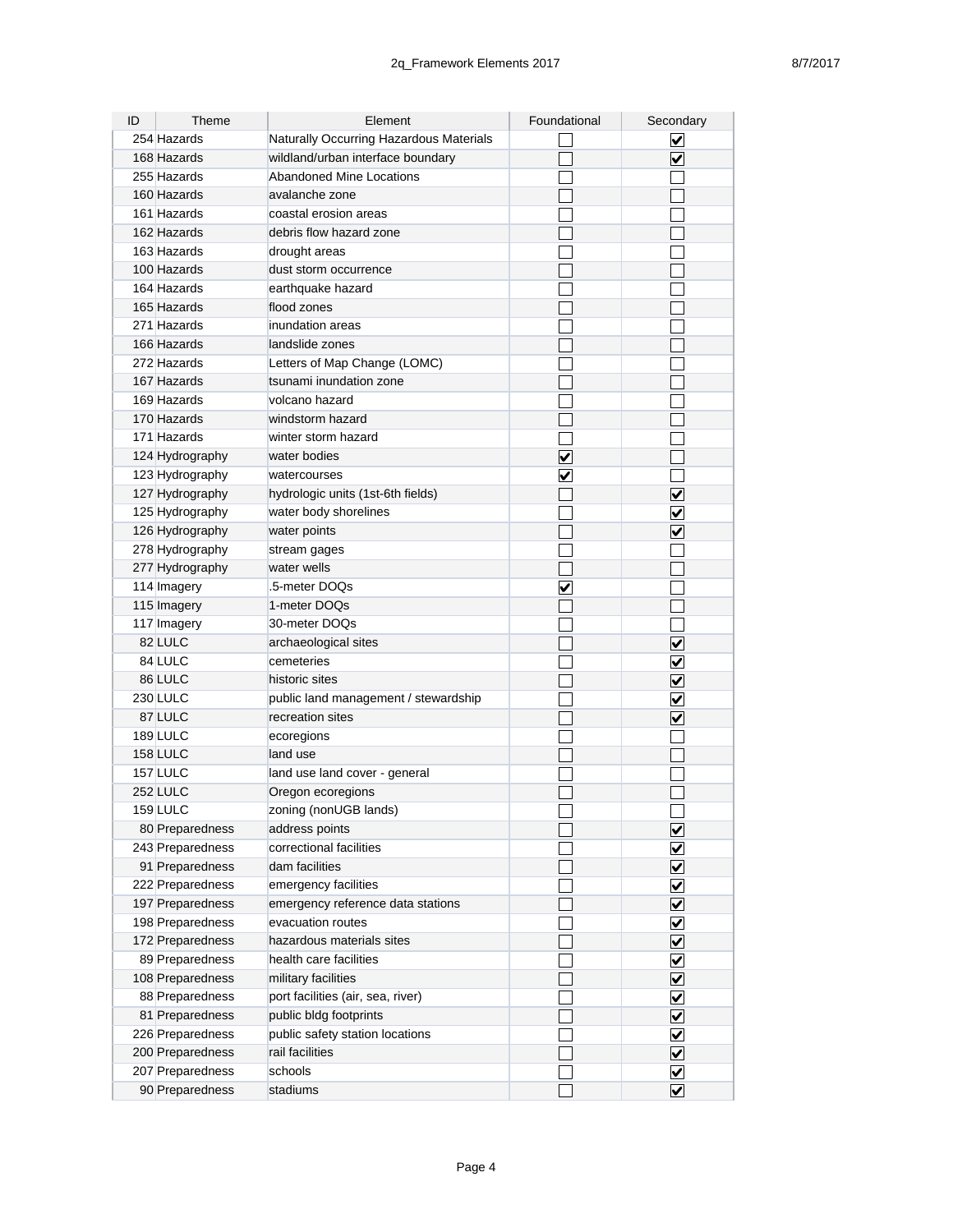| ID | Theme              | Element                                       | Foundational | Secondary            |
|----|--------------------|-----------------------------------------------|--------------|----------------------|
|    | 83 Preparedness    | cities                                        |              |                      |
|    | 92 Preparedness    | commercial key assets                         |              |                      |
|    | 196 Preparedness   | emergency service zones                       |              |                      |
|    | 199 Preparedness   | monuments/icons                               |              |                      |
|    | 50 Preparedness    | public safety response areas                  |              |                      |
|    | 282 Preparedness   | shoreline access                              |              |                      |
|    | 224 Preparedness   | state police post boundaries                  |              |                      |
|    | 201 Preparedness   | wildfire-related facilities                   |              |                      |
|    | 18 Reference       | county boundaries - WA, CA, ID, NV            | ✔            |                      |
|    | 9 Reference        | census 2000 geographies                       |              | V                    |
|    | 214 Reference      | coordinate systems                            |              | V                    |
|    | 85 Reference       | demographic data                              |              | V                    |
|    | 239 Reference      | quadrangle boundaries                         |              |                      |
|    | 66 Reference       | time zone boundary                            |              | V                    |
|    | 102 Reference      | <b>DRGs</b>                                   |              | V                    |
|    | 93 Reference       |                                               |              |                      |
|    | 215 Reference      | <b>GNIS points</b><br>indices                 |              |                      |
|    |                    |                                               |              |                      |
|    | 79 Reference       | zipcode boundaries                            |              |                      |
|    | 110 Transportation | airports                                      | ⊻            |                      |
|    | 98 Transportation  | bridges                                       | <u>V</u>     |                      |
|    | 109 Transportation | navigation hazards                            | <u>V</u>     |                      |
|    | 97 Transportation  | railroads                                     | V            |                      |
|    | 94 Transportation  | road centerlines                              | V            |                      |
|    | 95 Transportation  | address ranges                                |              | V                    |
|    | 99 Transportation  | culverts                                      |              | V                    |
|    | 106 Transportation | heliports                                     |              | V                    |
|    | 107 Transportation | lighthouses                                   |              | V                    |
|    | 227 Transportation | milepoints                                    |              | V                    |
|    | 96 Transportation  | mileposts                                     |              | V                    |
|    | 105 Transportation | ports                                         |              | V                    |
|    | 104 Transportation | trails                                        |              | V                    |
|    | 111 Transportation | <b>VOR</b>                                    |              | V                    |
|    | 112 Transportation | cablecars and chairlifts                      |              |                      |
|    | 113 Transportation | reference points (FTRP)                       |              |                      |
|    | 103 Transportation | transportation structures                     |              |                      |
|    | 133 Utilities      | electric distribution facilities              |              | V                    |
|    | 129 Utilities      | electric generation & transmission facilities |              | ⊻                    |
|    | 135 Utilities      | gas distribution facilities                   |              | $\blacktriangledown$ |
|    | 190 Utilities      | oil & gas supply and transmission facilities  |              | $\blacktriangledown$ |
|    | 191 Utilities      | recycling facilities                          |              | $\blacktriangledown$ |
|    | 131 Utilities      | sanitary sewer treatment & collection facilit |              | $\blacktriangledown$ |
|    | 137 Utilities      | septic systems                                |              | $\blacktriangledown$ |
|    | 192 Utilities      | solid waste/transfer sites                    |              | ✔                    |
|    | 132 Utilities      | storm sewer drainage & control facilities     |              | $\blacktriangledown$ |
|    | 130 Utilities      | telecommunication facilities                  |              | ⊻                    |
|    | 134 Utilities      | utility easements                             |              | ⊻                    |
|    | 219 Utilities      | water distribution facilities                 |              | V                    |
|    | 128 Utilities      | water supply & transmission facilities        |              | V                    |
|    | 245 Utilities      | wireless carrier service areas                |              | V                    |
|    | 193 Utilities      | storm drainage basins                         |              |                      |
|    | 244 Utilities      | telephone exchange areas                      |              |                      |
|    | 136 Utilities      | utility service areas                         |              |                      |